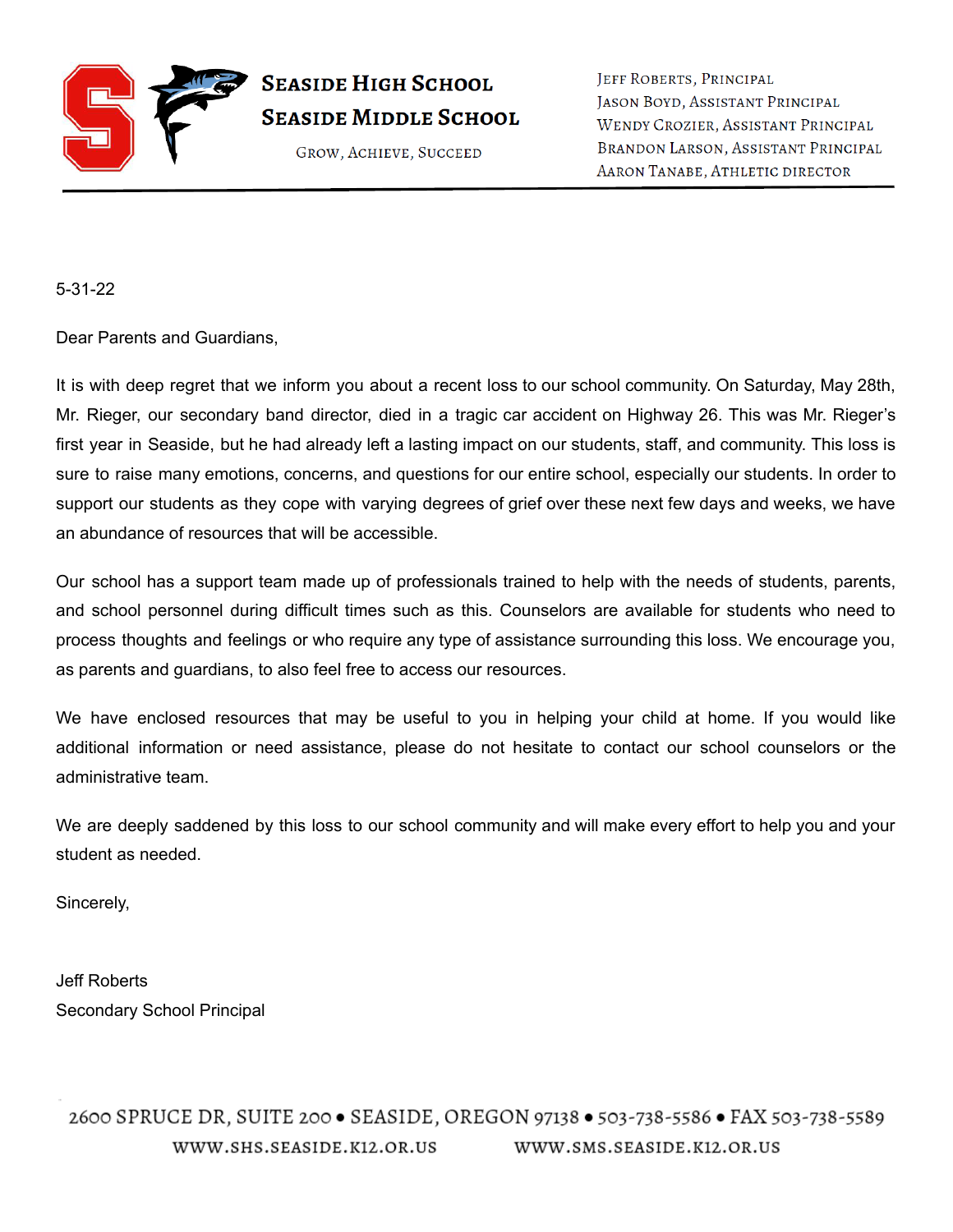# Grief Resources

- Seaside School Counselor Contact Information:
	- **○** [Travis](mailto:tcave@seasidek12.org) Cave: HS Counselor Seniors
	- **○** [Joanne](mailto:jkallunki@seasidek12.org) Kallunki: HS Counselor 10th and 11th Grade
	- **○** Jane [Forman:](mailto:jforman@seasidek12.org) MS/HS Counselor 8th and 9th Grade
	- **○** [Natalie](mailto:ndyroff@seasidek12.org) Dyroff: MS Counselor 6th and 7th Grade
	- **○** School Phone Number: 503-738-5586
- VIDEOS:
	- Grief [Feels](https://www.youtube.com/watch?v=amCx1IGcm4Q) Like…
	- What to Say (and Not Say) to Comfort [Someone](https://youtu.be/BvkEHK-WD8s) Who's Lost a Loved One
	- 5 [Things](https://youtu.be/8pT6LQ-mZ3k) About Grief No One Really Tells You

## **●** ARTICLES:

- [Developmental](https://www.dougy.org/assets/uploads/Developmental-Responses-to-Grief-ages-2-18.pdf) Responses to Grief
- 10 Tips for [Supporting](https://www.dougy.org/assets/uploads/Dougy-Center-Tips-for-Supporting-Children-who-are-Grieving.pdf) Children Who Are Grieving
- Helping [Children](https://www.dougy.org/assets/uploads/Helping-Children-and-Teens-Cope-with-Fear-after-a-Death.pdf) & Teens Cope with Fear After Death
- Tips for [Supporting](https://www.dougy.org/assets/uploads/Dougy-Center-Tips-for-Supporting-Teens-Who-are-Grieving.pdf) Teens Who Are Grieving
- [Dismantling](https://www.dougy.org/assets/uploads/Grief_Myths.pdf) Three Grief Myths

# **●** LOCAL COUNSELING RESOURCES:

○ Shore Line [Counseling,](https://www.scllcor.com/) LLC

Several of our therapists are trained in helping support people who have lost a significant person in their life. Through therapy your clinicians can help you process your feelings and get a better understanding of what your world is like now. Mark, Sarah and Carrie all have extensive experience in this area.

10 Pier One Suite 204 Astoria, OR 97103 Main number with menu- 971-350-3737 New referrals - 971-350-6474

● Julia [Weinberg](https://www.caredash.com/doctors/julia-weinberg-phd-lpc-seaside-or#profile_scheduling) PhD LPC